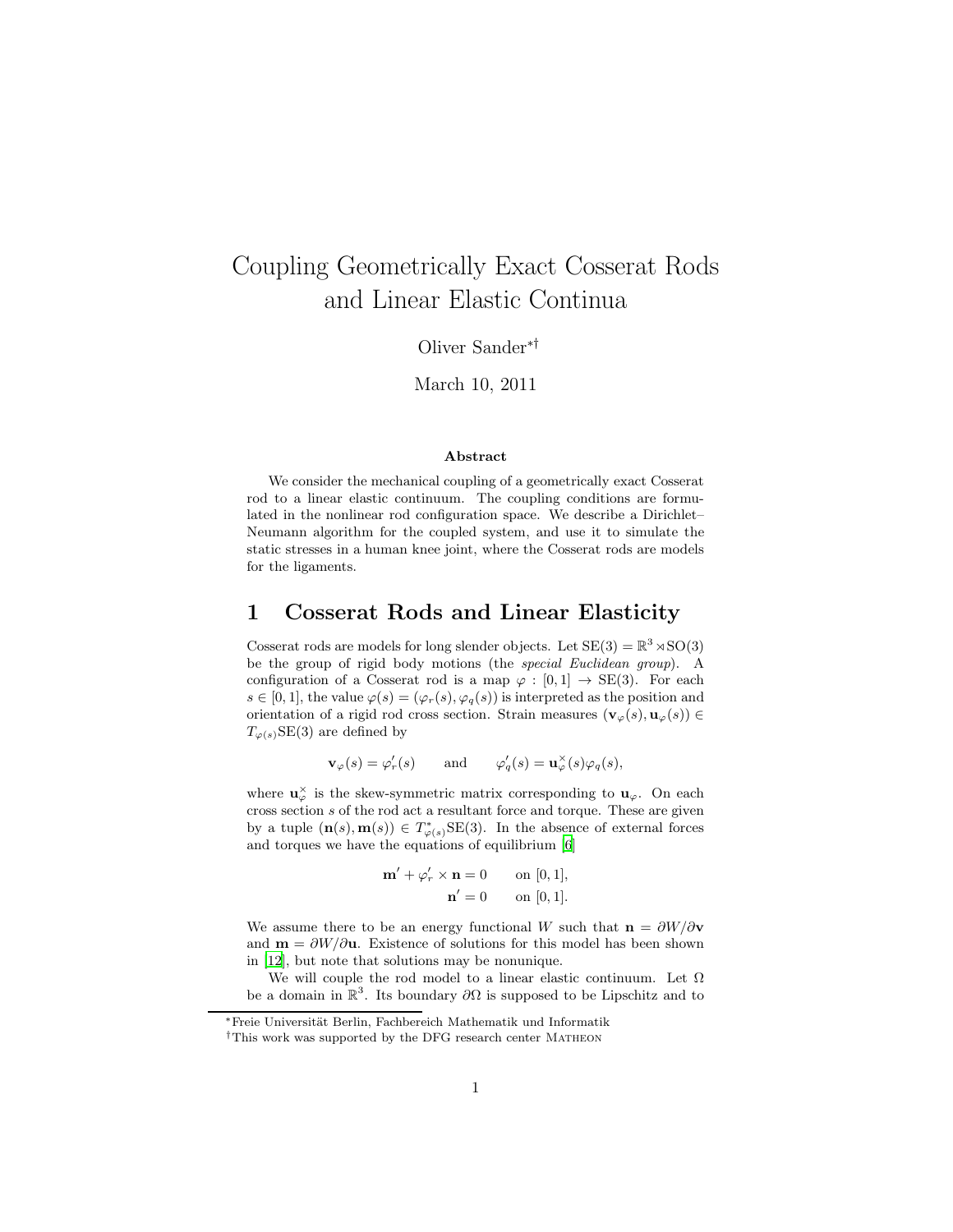

<span id="page-1-0"></span>Figure 1: Left: Coupling between a two-dimensional domain and a rod. Right: In the stress-free configuration the rod may meet the body at an arbitrary spatial angle  $\hat{\varphi}_q(0)$ .

consist of disjoint parts  $\Gamma_N$  and  $\Gamma_D$  such that  $\partial\Omega = \overline{\Gamma}_N \cup \overline{\Gamma}_D$  and  $\Gamma_D$  has positive two-dimensional measure. We use  $\nu_{\Omega}$  to denote the outward unit normal of Ω. For any displacement function  $\mathbf{u} \in \mathbf{H}^1(\Omega) = (H^1(\Omega))^3$  we set  $\varepsilon = \frac{1}{2}(\nabla \mathbf{u} + \nabla \mathbf{u}^T)$  the linear strain tensor and the stress  $\boldsymbol{\sigma} = H \boldsymbol{\varepsilon}$ , with the Hooke tensor  $H$ . The boundary value problem of elasticity is then

> $-$  div  $\sigma(\mathbf{u}) = \mathbf{f}$  in  $\Omega$ ,  $\mathbf{u} = 0$  on  $\Gamma_D$ ,  $\sigma(\mathbf{u})\nu_{\Omega}=\mathbf{t} \qquad \text{on }\Gamma_N,$

with volume forces  $\mathbf{f}: \Omega \to \mathbb{R}^3$  and surface force  $\mathbf{t}: \Gamma_N \to \mathbb{R}^3$ .

# 2 Coupling Conditions

We will now derive conditions for the coupling of a Cosserat rod and a linear elastic three-dimensional object. The two main difficulties are the difference in dimensions between the rod and the continuum, and the nonlinear nature of the rod configuration space.

Previous work has mainly focused on coupling linear models of different dimensions. Lagnese et al. [\[7\]](#page-7-2) have studied the coupling of beams to plates extensively. Modeling of 3d–2d junctions between linear elastic objects using a method of asymptotic expansion has been carried out by Ciarlet et al. [\[4](#page-6-0)]. Monaghan et al. [\[8](#page-7-3)] describe a 3d–1d coupling between linear elastic elements in the discrete setting. A general framework which encompasses these cases is given in [\[3](#page-6-1)]. We are not aware of previous work on the coupling of Cosserat rods.

Consider again a linear elastic continuum defined on a reference configuration  $\Omega$ . This time, the boundary  $\partial\Omega$  is supposed to consist of three disjoint parts  $\Gamma_D$ ,  $\Gamma_N$ , and  $\Gamma$  such that  $\partial\Omega = \overline{\Gamma}_D \cup \overline{\Gamma}_N \cup \overline{\Gamma}$ . We assume that  $\Gamma_D$  and  $\Gamma$  have positive two-dimensional measure. The three-dimensional object represented by  $\Omega$  will couple with the rod across Γ, which we call the coupling boundary. The boundary of the parameter domain [0, 1] of a Cosserat rod consists only of the two points 0 and 1, and the respective domain normals are  $v_{r,0} = -1$  and  $v_{r,1} = 1$ . To be specific, we pick 0 as the coupling boundary. We assume a stress-free rod configuration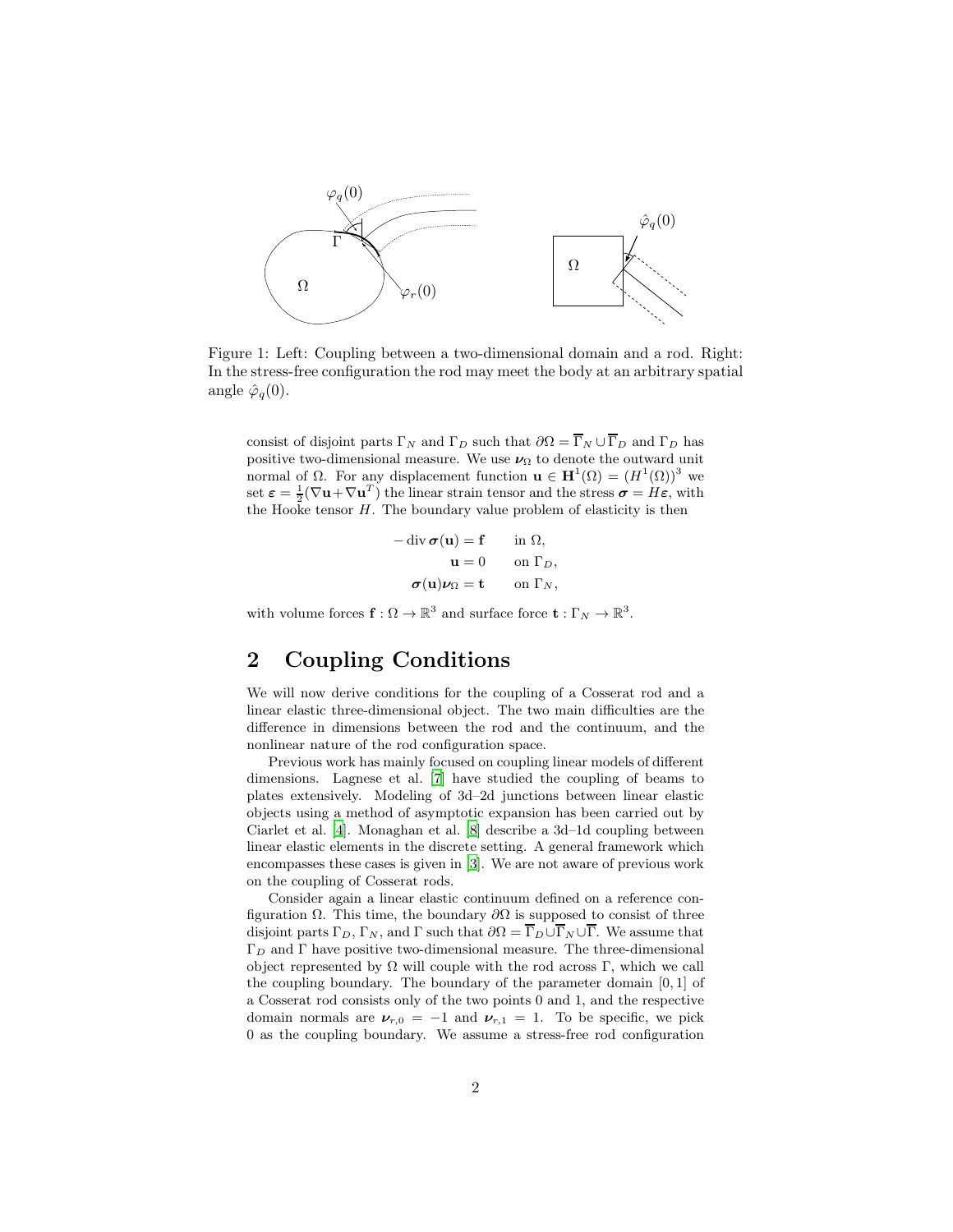$\hat{\varphi} : [0,1] \to \text{SE}(3)$  such that  $\hat{\varphi}_r(0) = |\Gamma|^{-1} \int_{\Gamma} x \, ds$ , i.e., the coupling interface of the rod in its stress-free state is placed at the center of gravity of the coupling interface of  $\Omega$ . The orientation  $\hat{\varphi}_q(0)$  of the stress-free state does not need to be in any relation with the shape of the coupling boundary  $\Gamma$  (Fig. [1\)](#page-1-0).

We define our coupling using a set of conditions for the primal variables. These variables are the configuration  $\varphi$  of the rod and the displacement field u of the continuum. It is well known that when coupling two continuum models of the same type, the solution has to be continuous [\[9](#page-7-4)]. Since the position  $\varphi_r(0) \in \mathbb{R}^3$  of the coupling cross-section can be seen as an averaged position it is natural to couple it to the averaged position of Γ

<span id="page-2-0"></span>
$$
\varphi_r(0) \stackrel{!}{=} \frac{1}{|\Gamma|} \int_{\Gamma} (\mathbf{u}(x) + x) \, ds. \tag{1}
$$

To obtain a complete set of primal conditions we also need to relate the orientations at the interface. This requires some technical preparations. Using the deformation gradient  $F(\mathbf{u}) = \nabla(\mathbf{u} + \mathrm{Id})$  we first define the average deformation of the interface boundary  $\Gamma$  as  $\mathcal{F}(\mathbf{u}) =$  $|\Gamma|^{-1} \int_{\Gamma} \mathbf{\nabla}(\mathbf{u}(x) + x) ds$ . If **u** stays within the limits of linear elasticity the matrix  $\mathcal{F}(\mathbf{u})$  has a positive determinant. Using the polar decomposition it can then be split into a rotation polar $(\mathcal{F}(\mathbf{u}))$  and a stretching. We define the average orientation of  $\Gamma$  induced by a deformation **u** as the rotational part of  $\mathcal{F}(\mathbf{u})$ . This corresponds to the definition of the continuum rotation used in the theory of Cosserat continua. In particular, if  $u \equiv 0$  then  $polar(\mathcal{F}(\mathbf{u})) = \mathrm{Id}.$ 

The average orientation polar $(\mathcal{F}(\mathbf{u}))$  can now be set in relation to  $\varphi_q(0)$ , the orientation of the rod cross-section at  $s = 0$ . We require the coupling condition to be fulfilled by the stress-free configuration  $\mathbf{u} = 0$ ,  $\varphi = \hat{\varphi}$ . This leads to the condition

<span id="page-2-1"></span>
$$
\varphi_q(0) \stackrel{!}{=} \text{polar}(\mathcal{F}(\mathbf{u})) \hat{\varphi}_q(0),\tag{2}
$$

which is an equation in the nonlinear three-dimensional space  $SO(3)$ .

For ease of writing we will introduce the averaging operator Av :  $\mathbf{H}^1(\Omega) \to \text{SE}(3)$  by setting

<span id="page-2-3"></span>
$$
Av(\mathbf{u}) = \left(\frac{1}{|\Gamma|} \int_{\Gamma} (\mathbf{u}(x) + x) ds, \text{ polar}(\mathcal{F}(\mathbf{u})) \hat{\varphi}_q(0)\right),\tag{3}
$$

where we have used  $(\cdot, \cdot)$  to denote elements of the product space  $SE(3)$  =  $\mathbb{R}^3 \rtimes SO(3)$ . It is a nonlinear generalization of the restriction operator used in  $[3]$ . Then  $(1)$  and  $(2)$  can be written concisely as

<span id="page-2-2"></span>
$$
\varphi(0) \stackrel{!}{=} Av(\mathbf{u}).\tag{4}
$$

Note that we do not assume that Γ has the same shape or area as the rod cross-section at  $s = 0$ . Also, since the coupling conditions relate only finite-dimensional quantities they remain the same when the subdomain problems are replaced by finite element approximations.

The coupling problem is made complete by conditions for the dual variables. For the continuum these variables are the normal stresses at the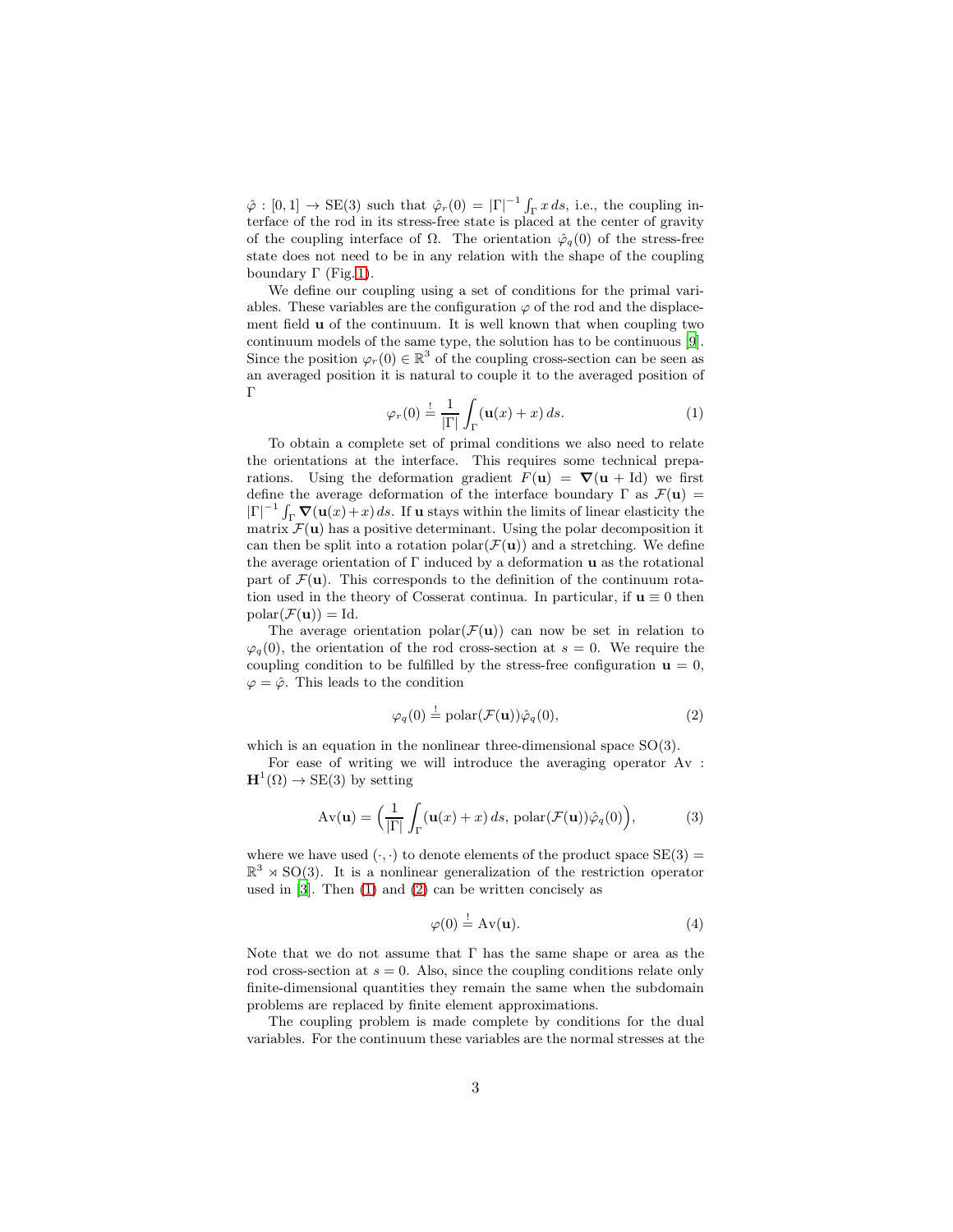boundary Γ. For the rod the dual variables are the total force  $\mathbf{n}(0)\boldsymbol{\nu}_{r,0}$  and the total moment  $\mathbf{m}(0)\nu_{r,0}$  about  $\varphi_r(0)$  transmitted in normal direction across the cross-section at  $s = 0$ . We expect these to match the total force and torque exerted by the continuum across the coupling boundary  $\Gamma$  in the direction of  $-\nu_{\Omega}$ 

<span id="page-3-1"></span><span id="page-3-0"></span>
$$
\int_{\Gamma} \boldsymbol{\sigma}(\mathbf{u}) \boldsymbol{\nu}_{\Omega} ds = -\mathbf{n}(0) \boldsymbol{\nu}_{r,0} \tag{5}
$$

$$
\int_{\Gamma} (x - \varphi_r(0)) \times (\boldsymbol{\sigma}(\mathbf{u}) \boldsymbol{\nu}_{\Omega}) ds = -\mathbf{m}(0) \boldsymbol{\nu}_{r,0}.
$$
 (6)

Together, these equations relate quantities in the six-dimensional space  $T^*_{\varphi(0)}$ SE(3).

Remark 2.1. A variational formulation suggests that [\(5\)](#page-3-0) and [\(6\)](#page-3-1) are not the dual conditions of [\(4\)](#page-2-2) (cf. to [\[3](#page-6-1)] for the linear case). Together with [\(10\)](#page-4-0), however, they are sufficient to construct a working solution algorithm.

## <span id="page-3-4"></span>3 A Dirichlet–Neumann Algorithm

In this section we present a Dirichlet–Neumann algorithm for the coupled problem. It can be interpreted as a fixed-point iteration for an equation on the trace space of the rod configuration space at  $s = 0$ , i.e. on SE(3). Each iteration consists of three steps: a Dirichlet problem for the rod, a Neumann problem for the body, and a damped update along geodesics on SE(3). Let  $\lambda^0 \in SE(3)$  be the initial interface value and  $k \geq 0$  the iteration number. In more detail, the steps are as follows.

1. Dirichlet problem for the Cosserat rod

Let  $\lambda^k, \varphi_D \in \text{SE}(3)$  be the current interface value and a Dirichlet boundary value, respectively. Find a solution  $\varphi^{k+1}$  of the Dirichlet rod problem

$$
(\mathbf{m}^{k+1})' + (\varphi_r^{k+1})' \times \mathbf{n}^{k+1} = 0 \qquad \text{on } [0, 1]
$$

$$
(\mathbf{n}^{k+1})' = 0 \qquad \text{on } [0, 1]
$$

$$
\varphi^{k+1}(0) = \lambda^k
$$

$$
\varphi^{k+1}(1) = \varphi_D.
$$

2. Neumann problem for the continuum

The new rod iterate  $\varphi^{k+1}$  exerts a resultant force  $\mathbf{n}^{k+1}(0)\boldsymbol{\nu}_{r,0}$  and moment  $\mathbf{m}^{k+1}(0)\boldsymbol{\nu}_{r,0}$  across its cross-section at  $s=0$ . Construct a Neumann data field  $\boldsymbol{\tau}^{k+1} : \Gamma \to \mathbb{R}^3$  such that

<span id="page-3-3"></span><span id="page-3-2"></span>
$$
\int_{\Gamma} \boldsymbol{\tau}^{k+1}(x) \, ds = -\mathbf{n}^{k+1}(0) \boldsymbol{\nu}_{r,0} \tag{7}
$$

and

$$
\int_{\Gamma} (x - \varphi_r^{k+1}(0)) \times \boldsymbol{\tau}^{k+1}(x) ds = -\mathbf{m}^{k+1}(0) \nu_{r,0}.
$$
 (8)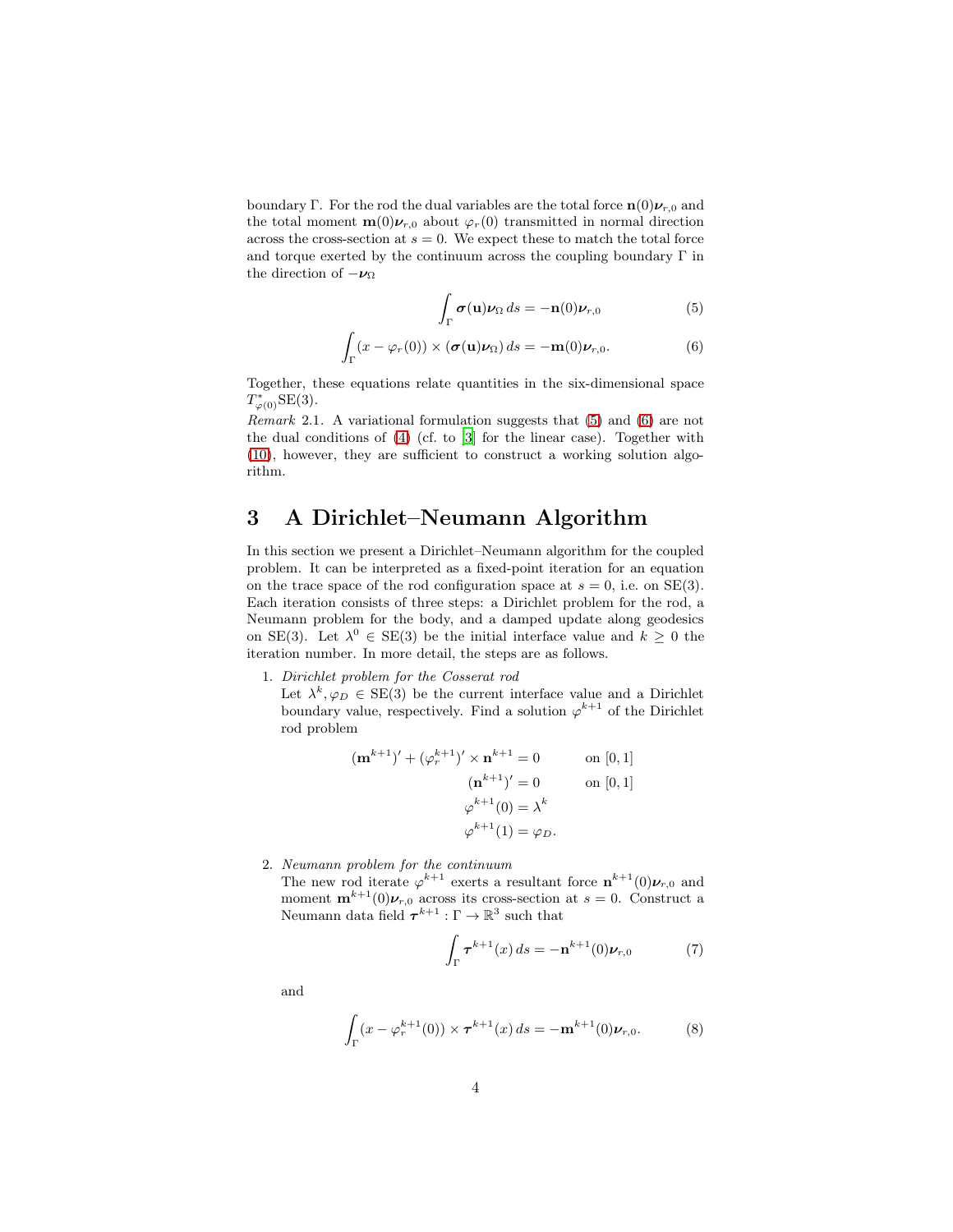Then solve the three-dimensional linear elasticity problem with Neumann data  $\boldsymbol{\tau}^{k+1}$  on  $\boldsymbol{\Gamma}$ 

$$
-\operatorname{div} \sigma(\mathbf{u}^{k+1}) = \mathbf{f} \qquad \text{in } \Omega
$$

$$
\sigma(\mathbf{u}^{k+1})\nu = \tau^{k+1} \qquad \text{on } \Gamma \tag{9}
$$

$$
\mathbf{u}^{k+1} = 0 \qquad \text{on } \Gamma_D
$$

$$
\sigma(\mathbf{u}^{k+1})\nu = \mathbf{t} \qquad \text{on } \Gamma_N.
$$

<span id="page-4-1"></span>.

3. Damped geodesic update

From the solution  $\mathbf{u}^{k+1}$  compute the average interface displacement and orientation  $Av(\mathbf{u}^{k+1})$  as defined in [\(3\)](#page-2-3). With a damping parameter  $\theta > 0$ , the new interface value  $\lambda^{k+1}$  is then computed as a geodesic combination in SE(3) of the old value  $\lambda^k$  and  $Av(\mathbf{u}^{k+1}),$ 

$$
\lambda^{k+1} = \exp_{\lambda^k} \theta \big[ \exp_{\lambda^k}^{-1} \mathrm{Av}(\mathbf{u}^{k+1}) \big]
$$

It remains to say how to construct suitable fields of Neumann data  $\tau^{k+1}$  that satisfy the conditions [\(7\)](#page-3-2) and [\(8\)](#page-3-3). Let us drop the index k for simplicity. In principle, any function  $\tau : \Gamma \to \mathbb{R}^3$  of sufficient regularity fulfilling [\(7\)](#page-3-2) and [\(8\)](#page-3-3) can be used as Neumann data in [\(9\)](#page-4-1). It has been shown in [\[10](#page-7-5)] that such functions exist.

The theory of Cosserat rods assumes that forces and moments are transmitted evenly across cross-sections. We therefore construct  $\tau$  to be 'as constant as possible'. More formally, we introduce the functional

$$
T: \mathbf{L}^{2}(\Gamma) \times \mathbb{R}^{3} \to \mathbb{R}, \qquad T(\mathbf{h}, c) = \int_{\Gamma} \|\mathbf{h}(x) - c\|^{2} ds,
$$

and construct  $\tau$  as the solution of the minimization problem

<span id="page-4-0"></span>
$$
(\tau, c_{\tau}) = \underset{\mathbf{h} \in \mathbf{L}^2(\Gamma), c \in \mathbb{R}^3}{\arg \min} T(\mathbf{h}, c)
$$
 (10)

under the constraints that

<span id="page-4-2"></span>
$$
\int_{\Gamma} \boldsymbol{\tau} \, ds = -\mathbf{n}(0)\boldsymbol{\nu}_{r,0} \quad \text{and} \quad \int_{\Gamma} (x - \varphi_r(0)) \times \boldsymbol{\tau} \, ds = -\mathbf{m}(0)\boldsymbol{\nu}_{r,0}. \tag{11}
$$

Problem  $(10)$ – $(11)$  is a convex minimization problem with linear inequality constraints. In [\[10,](#page-7-5) Lemma 5.3.4] it was shown that there exists a unique solution. In a finite element setting the problem size is given by the number of grid vertices on  $\Gamma$  times 3. A minimization problem of this type can be solved, e.g., with an interior-point method.

#### 4 Numerical Results

We close with a simulation result for a knee model which combines femur, tibia, and fibula bones modeled as three-dimensional linear elastic objects, and the cruciate and collateral ligaments, modeled as Cosserat rods. The model additionally includes the contact between femur and tibia. To obtain a test case where the contact stresses do not entirely predominate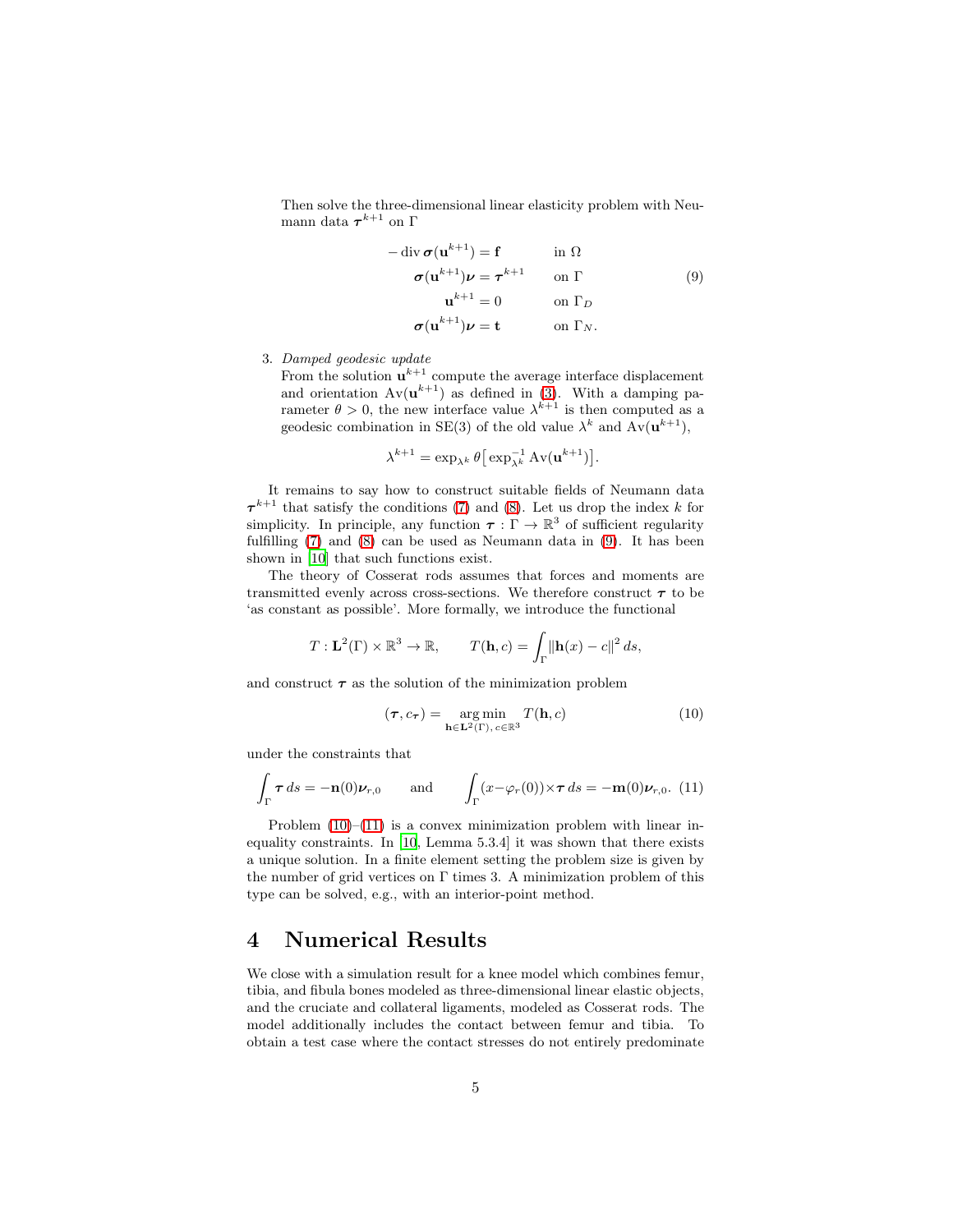

<span id="page-5-0"></span>Figure 2: Left: Problem setting. Tibia and fibula are rotated 15° in valgus direction to put additional stress on the MCL. Center: Deformed grids after two adaptive refinement steps. Right: Two sagittal cuts through the von Mises stress field.

the stresses created in the bone by pulling ligaments, we applied a valgus rotation of  $15°$  to tibia and fibula. This leads to a high strain in the medial collateral ligament (MCL) and can be interpreted as an imminent MCL rupture (Fig. [2\)](#page-5-0).

The geometry was obtained from the Visible Human data set. We used first-order finite elements for the discretization of the linear elasticity problem. Dune [\[2](#page-6-2)] was used for the implementation. We modeled bone with an isotropic, homogeneous, linear elastic material with  $E = 17 \text{ GPa}$  and  $\nu = 0.3$ . The distal horizontal sections of tibia and fibula were clamped, and a prescribed downward displacement of 2 mm was applied to the upper section of the femur.

The four ligaments were each modeled by a single Cosserat rod with a circular cross-section of radius 5 mm. The rod equations were discretized using geodesic finite elements [\[11](#page-7-6)]. We chose a linear material law (see, e.g., [\[6\]](#page-7-0)) with parameters  $E = 330 \text{ MPa}$  and  $\nu = 0.3$ . On the bones, the coupling boundaries were set manually. For simplicity we chose them to be resolved by the coarsest grids. We modeled all ligaments to be straight in their stress-free configurations and to have 8% in situ strain.

We solved the combined problem using the Dirichlet–Neumann algorithm described in Section [3.](#page-3-4) At each iteration, a pure Dirichlet problem had to be solved for each of the rods and a contact problem with mixed Dirichlet–Neumann boundary conditions had to be solved for the bones. The contact problem was solved using the Truncated Nonsmooth Newton Multigrid algorithm [\[5\]](#page-6-3). For the ligaments we used a Riemannian trustregion solver [\[1](#page-6-4), [11\]](#page-7-6), and we used IPOpt [\[13](#page-7-7)] to solve the minimization problems  $(10)$ – $(11)$ . Fig. [2](#page-5-0) shows the deformed configuration on a grid obtained by two steps of adaptive refinement and cuts through the von Mises stress field. In Fig. [3,](#page-6-5) left, a caudal view onto the tibial plateau can be seen, which is colored according to the von Mises stress. The peaks due to contact and the pull of the cruciate ligaments can be clearly observed.

We measured the Dirichlet–Neumann convergence rates with grids containing up to four levels. Bone grids were refined adaptively using the error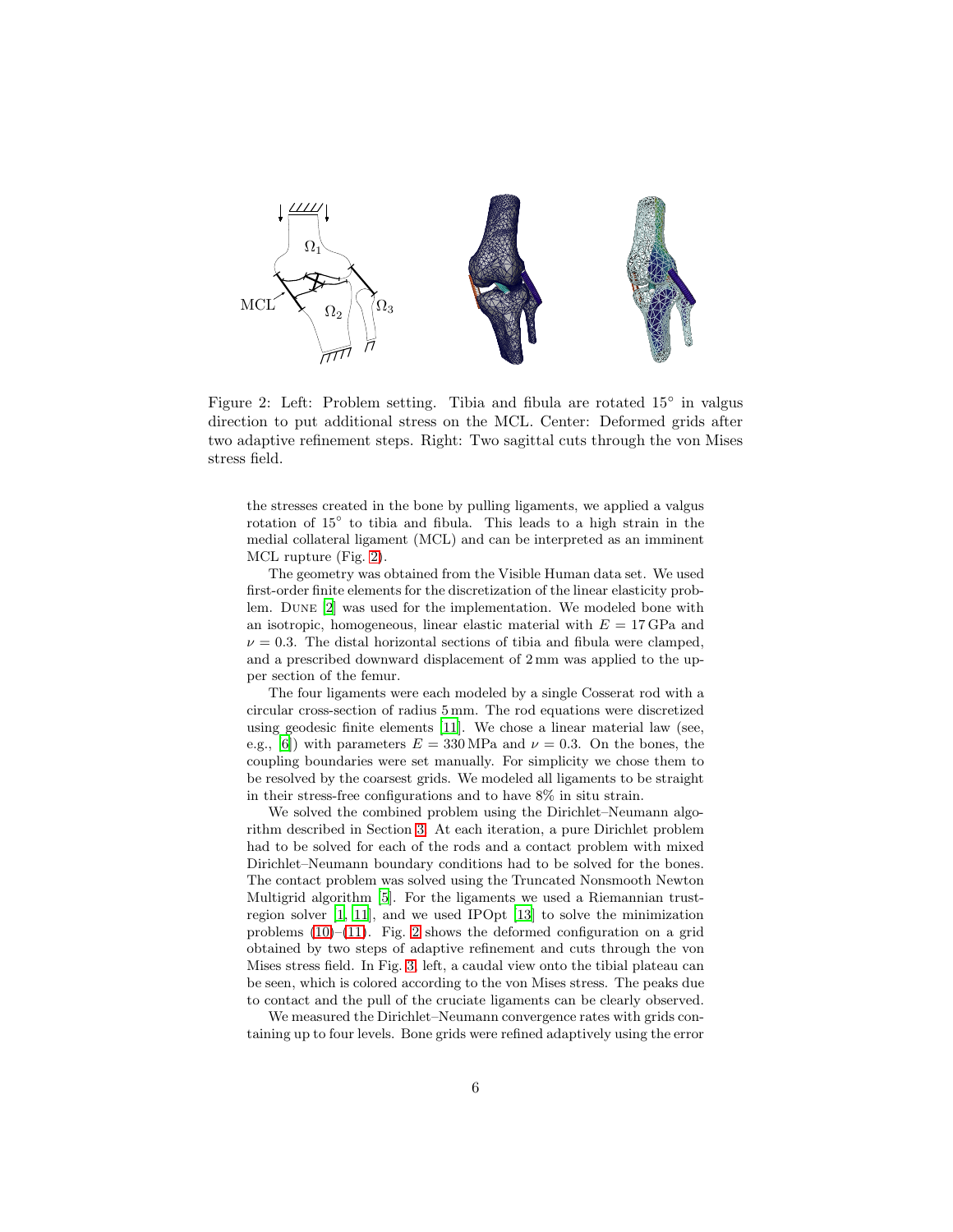

<span id="page-6-5"></span>Figure 3: Left: Stress plot on the tibial plateau. Right: Convergence rates of the Dirichlet–Neumann method as a function of the damping parameter for up to four grid levels.

estimator presented in [\[10\]](#page-7-5). Rod grids in turn were refined uniformly. On each new level we started the computation from the reference configuration. That way identical initial iterates for all grid refinement levels were obtained. Details on the measuring setup can be found in [\[10](#page-7-5)]. Fig. [3,](#page-6-5) right, shows the Dirichlet–Neumann convergence rates plotted as a function of the damping parameter  $\theta$  for up to four levels of refinement. For each further level of refinement, the optimal convergence rate is slightly worse than for the previous, and obtained for a slightly lower damping parameter. This behavior seems typical for Dirichlet–Neumann methods. Nevertheless the optimal convergence rates stay around 0.4. This makes the algorithm well usable in practice.

### References

- <span id="page-6-4"></span>[1] P.-A. Absil, C. G. Baker, and K. A. Gallivan. Trust-region methods on Riemannian manifolds. Found. Comput. Math., 7(3):303–330, 2007.
- <span id="page-6-2"></span>[2] P. Bastian, M. Blatt, A. Dedner, C. Engwer, R. Klöfkorn, R. Kornhuber, M. Ohlberger, and O. Sander. A generic interface for parallel and adaptive scientific computing. Part II: Implementation and tests in DUNE. Computing, 82(2–3):121–138, 2008.
- <span id="page-6-1"></span>[3] P. Blanco, M. Discacciati, and A. Quarteroni. Modeling dimensionally-heterogenenous problems: analysis, approximation and applications. Technical Report 14, MATHICSE, 2010.
- <span id="page-6-0"></span>[4] P. Ciarlet, H. LeDret, and R. Nzengwa. Junctions between threedimensional and two-dimensional linearly elastic structures. J. Math. Pures Appl., 68:261–295, 1989.
- <span id="page-6-3"></span>[5] C. Gräser, U. Sack, and O. Sander. Truncated nonsmooth Newton multigrid methods for convex minimization problems. In Proc. of DD18, LNCSE, pages 129–136. Springer, 2009.